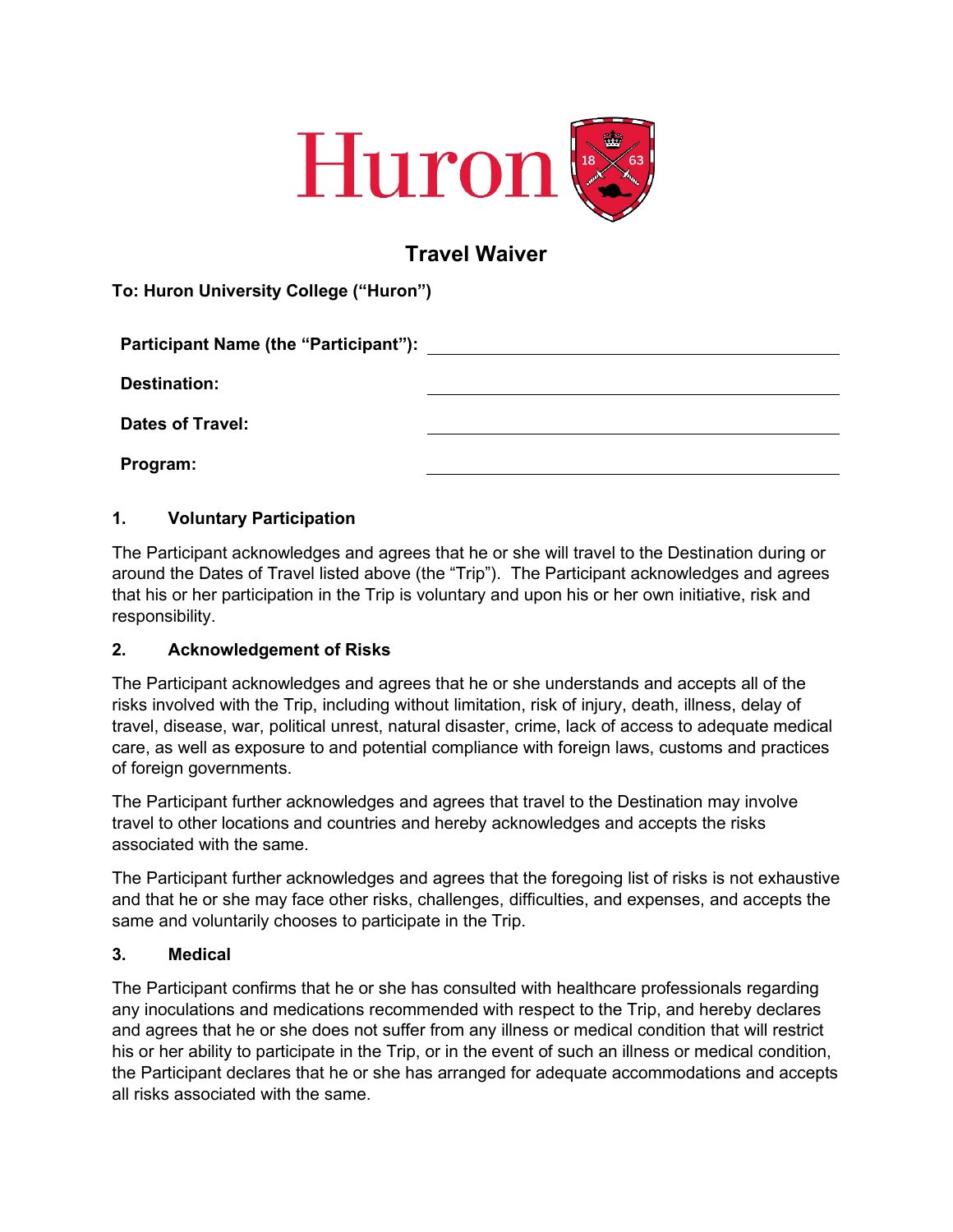The Participant declares that he or she has arranged appropriate medical and travel insurance coverage with respect to the Trip. The Participant acknowledges and agrees that the Participant may not be covered under any insurance policy held by Huron, and that Huron has no obligation to provide insurance coverage for the Participant.

## **4. Independent Legal Counsel**

The Participant acknowledges and agrees that he or she has had the opportunity to consult independent legal counsel with respect to this Waiver or has waived his or her right to the same.

## **5. Release and Indemnity**

In consideration of the Participant's participation in the Trip, and for good and other valuable consideration, the Participant hereby acknowledges and agrees as follows, on his or her on behalf, and on behalf of the Participant's successors, assigns, executors, and next of kin:

(1) To waive any and all claims, whether in contract or in tort, that the Participant has or may in the future have against Huron and its directors, officers, professors, instructors, employees, agents, support personnel and other representatives (all of whom are hereinafter collectively referred to as the "Releasees") as a result of the Participant's participation in the Trip;

(2) To release the Releasees from any and all liability for any loss, damage, injury (including death), or expense that the Participant may suffer or that his or her next of kin may suffer as a result of the Participant's participation in the Trip, due to any cause whatsoever, including without limitation, breach of contract, misrepresentation, negligence, or misconduct on the part of the Releasees;

(3) To hold harmless, defend and indemnify the Releasees from any and all liability for any loss, damage, injury (including death) or expense to any person, resulting from the Participant's participation in the Trip; and

(4) To comply with all rules, policies, regulations and laws applicable to the Destination or instituted by Huron from time to time with respect to the Trip. Further, the Participant acknowledges that failure to abide by any such rules, policies, regulations and laws may result in the immediate termination of his or her ability to participate further in the Trip.

## **6. Governing Law**

The Participant acknowledges and agrees that the laws of the Province of Ontario and the laws of Canada shall apply with respect to this Waiver and any dispute or claims made in respect of the Trip by the Participant

## **[SIGNATURE PAGE ON NEXT PAGE]**